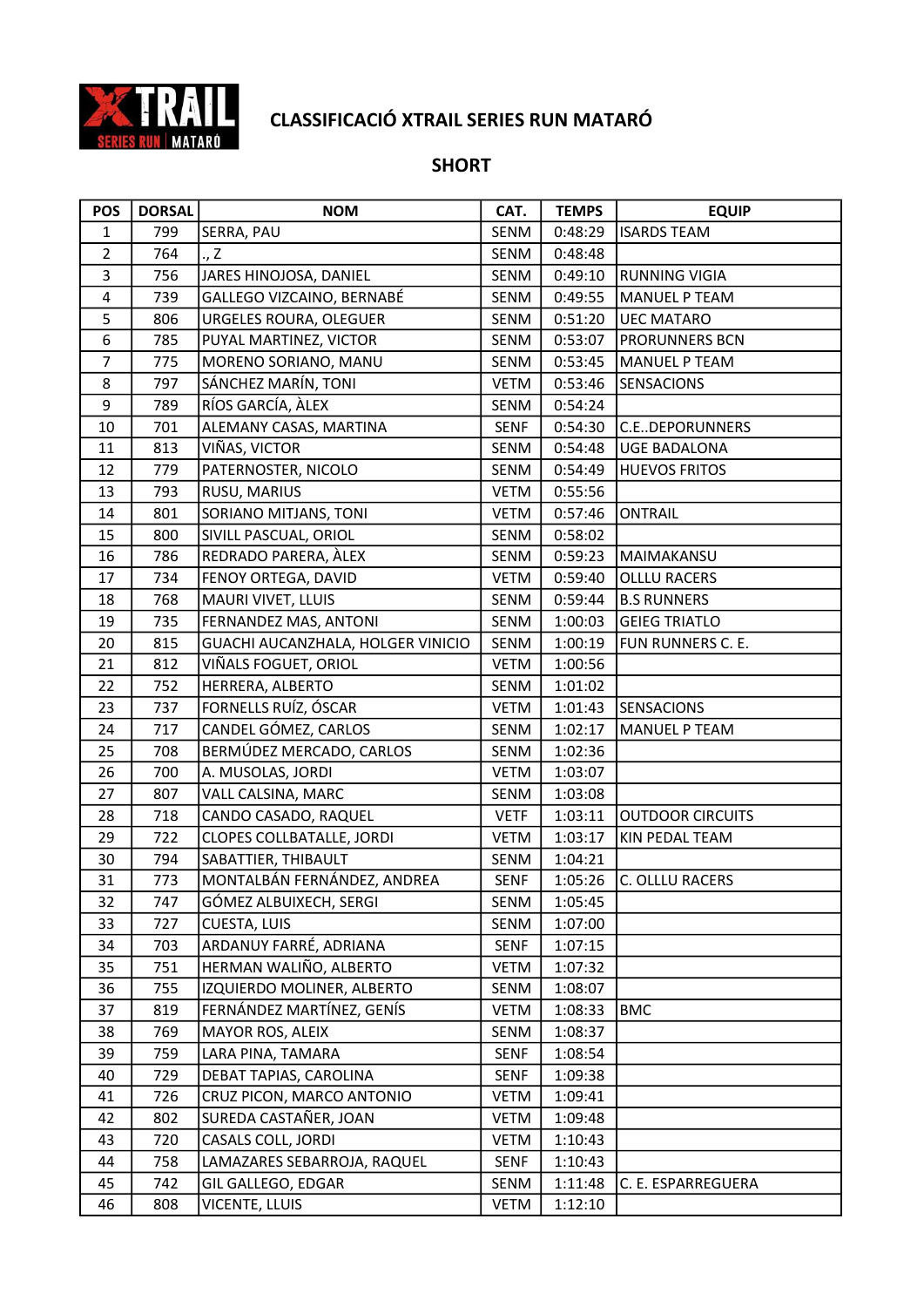

## SHORT

| <b>POS</b> | <b>DORSAL</b> | <b>NOM</b>                   | CAT.        | <b>TEMPS</b> | <b>EQUIP</b>               |
|------------|---------------|------------------------------|-------------|--------------|----------------------------|
| 47         | 743           | GIL OLEA, CARMINA            | <b>SENF</b> | 1:12:36      |                            |
| 48         | 711           | <b>BOIX BUFIA, CARLA</b>     | SENF        | 1:13:02      |                            |
| 49         | 818           | CARULL DELGADO, DANIEL       | <b>VETM</b> | 1:13:05      |                            |
| 50         | 778           | NOLASCO RACAJ, INÉS          | <b>SENF</b> | 1:13:46      |                            |
| 51         | 724           | COLL DALMAU, HUGO            | <b>VETM</b> | 1:13:54      |                            |
| 52         | 713           | CACHO DURAN, EDUARDO         | <b>VETM</b> | 1:13:55      |                            |
| 53         | 738           | GALLEGO CASTRO, MIQUEL       | SENM        | 1:14:15      |                            |
| 54         | 748           | GONZÁLEZ GARCÍA, FERNANDO    | SENM        | 1:14:34      |                            |
| 55         | 710           | <b>BOADA COLLADO, MARC</b>   | SENM        | 1:14:34      |                            |
| 56         | 749           | GRAJEA DE LA CRUZ, JEANETTE  | <b>VETF</b> | 1:14:37      |                            |
| 57         | 702           | ALES SALIDO, JULIO           | <b>VETM</b> | 1:14:38      |                            |
| 58         | 788           | RENOBELL, ESTEFANIA          | <b>VETF</b> | 1:14:39      |                            |
| 59         | 771           | MIGUELEZ CONTEL, MARC        | SENM        | 1:14:47      |                            |
| 60         | 784           | PORCEL CARMONA, JUANMA       | VETM        | 1:15:06      | C. E. GARRAF RUNNERS       |
| 61         | 728           | <b>CUSSO HERAS, JAUME</b>    | <b>VETM</b> | 1:15:25      |                            |
| 62         | 772           | MOLINA NOLASCO, CRISTINA     | <b>SENF</b> | 1:15:44      |                            |
| 63         | 754           | IBAÑEZ, CRISTINA             | <b>VETF</b> | 1:17:37      |                            |
| 64         | 770           | MAYORDOMO CABEZAS, TERESA    | <b>VETF</b> | 1:17:38      |                            |
| 65         | 817           | <b>GONZALEZ PEREZ, MARTA</b> | <b>VETF</b> | 1:17:44      | FUN RUNNERS C. E.          |
| 66         | 792           | RUIZ VERA, NATALIA           | SENF        | 1:18:00      | <b>OUTDOOR CIRCUITS</b>    |
| 67         | 719           | CARRILLO, MARY               | <b>VETF</b> | 1:18:52      | <b>SENSACIONS</b>          |
| 68         | 796           | SÁNCHEZ AMAYA, BERTHA IRIS   | <b>VETF</b> | 1:18:52      | <b>BCNTRAILL</b>           |
| 69         | 757           | JOVANÍ GUIRAL, MIREIA        | <b>SENF</b> | 1:19:10      | <b>KATRINES</b>            |
| 70         | 803           | TAMARIT ALONSO, LETICIA      | <b>VETF</b> | 1:21:34      |                            |
| 71         | 750           | GUTIÉRREZ GÓMEZ, VANESA      | <b>VETF</b> | 1:22:23      | C. OLLLU RACERS            |
| 72         | 820           | DUNNE, ROBBY                 | <b>VETM</b> | 1:22:31      |                            |
| 73         | 795           | SANCHEZ, JUDITH              | SENF        | 1:22:36      | RETRAINING BY RUBEN ENCINA |
| 74         | 721           | CASTELLSAGUER, INGRID        | <b>SENF</b> | 1:23:01      |                            |
| 75         | 781           | PEREA BADIA, MARINA          | <b>SENF</b> | 1:23:02      |                            |
| 76         | 730           | DELGADO FONT, MIREIA         | SENF        | 1:23:02      |                            |
| 77         | 809           | VICENTE MONTAÑÁ, DAVID       | <b>VETM</b> | 1:23:04      | <b>RUNNING VIGIA</b>       |
| 78         | 804           | TENAS SALARICH, ANNA         | <b>VETF</b> | 1:23:52      | <b>URBAN TEAM EDC</b>      |
| 79         | 798           | SANTOS CHACON, SERGI         | <b>VETM</b> | 1:23:56      |                            |
| 80         | 763           | MARSAL, MARIA                | <b>SENF</b> | 1:24:21      |                            |
| 81         | 783           | PONT RAMON, CLARA            | <b>SENF</b> | 1:24:21      |                            |
| 82         | 707           | BARBOZA, ELVI                | SENF        | 1:24:44      |                            |
| 83         | 723           | CODES MATA, ANA              | <b>VETF</b> | 1:24:44      |                            |
| 84         | 715           | CAMARASA MELIS, SERGI        | <b>VETM</b> | 1:25:04      | 361 EUROPE                 |
| 85         | 704           | ARDERIU RENAU, EULALIA       | VETF        | 1:25:10      |                            |
| 86         | 733           | ESPIN, JORDI                 | <b>VETM</b> | 1:25:18      |                            |
| 87         | 714           | CACHO FORTUNY, EMILIO        | SENM        | 1:25:40      |                            |
| 88         | 811           | VILLARREAL ALVAREZ, RAUL     | VETM        | 1:26:44      |                            |
| 89         | 716           | CANALS CIRIA, ANNA MARIA     | SENF        | 1:26:55      | KATRINES                   |
| 90         | 732           | ESCALAS BERNAT, MARIA        | <b>VETF</b> | 1:27:02      |                            |
| 91         | 709           | BERTRAN CEQUIEL, JORDI       | <b>VETM</b> | 1:27:02      |                            |
| 92         | 740           | GARCIA, BIENVE               | VETM        | 1:28:38      |                            |